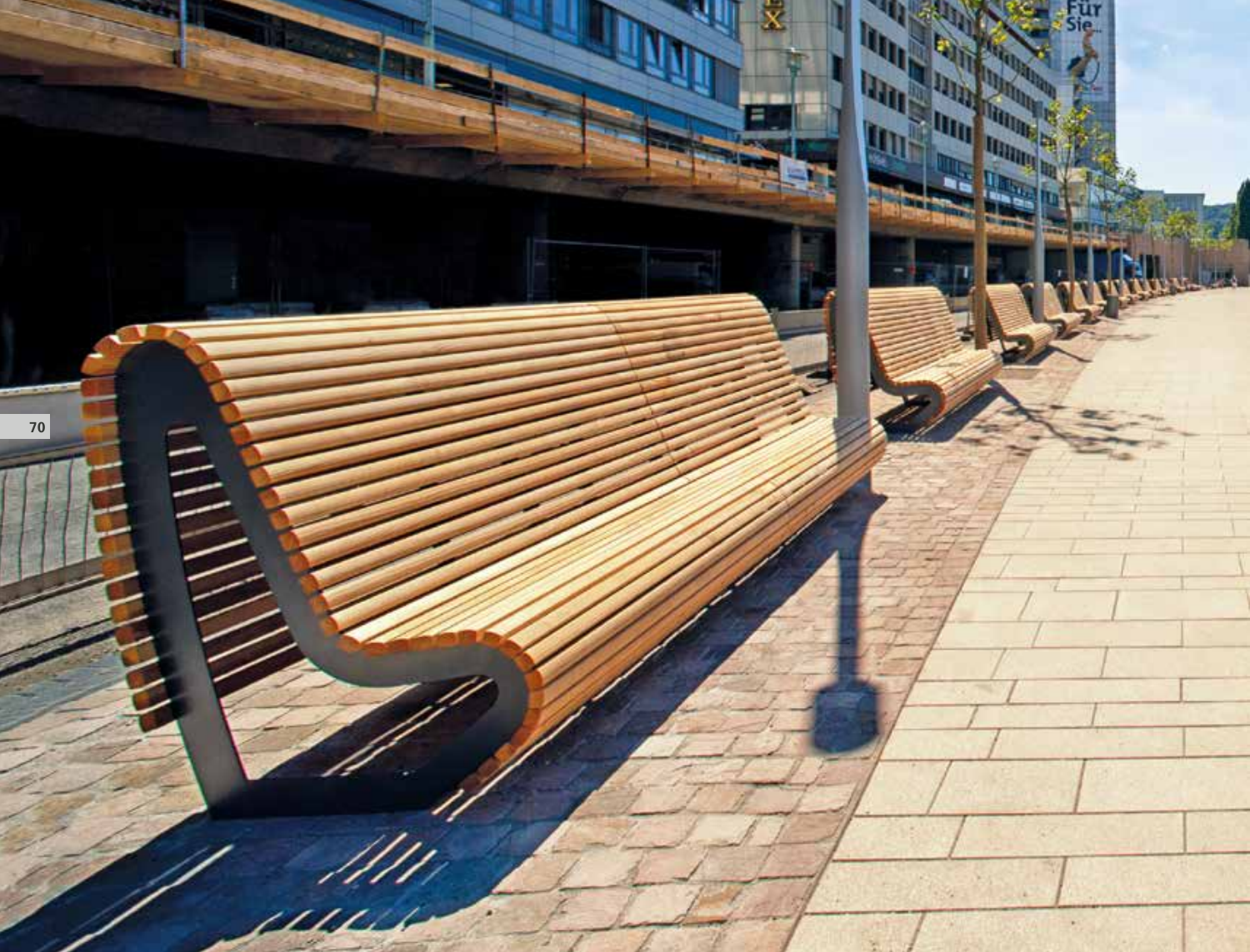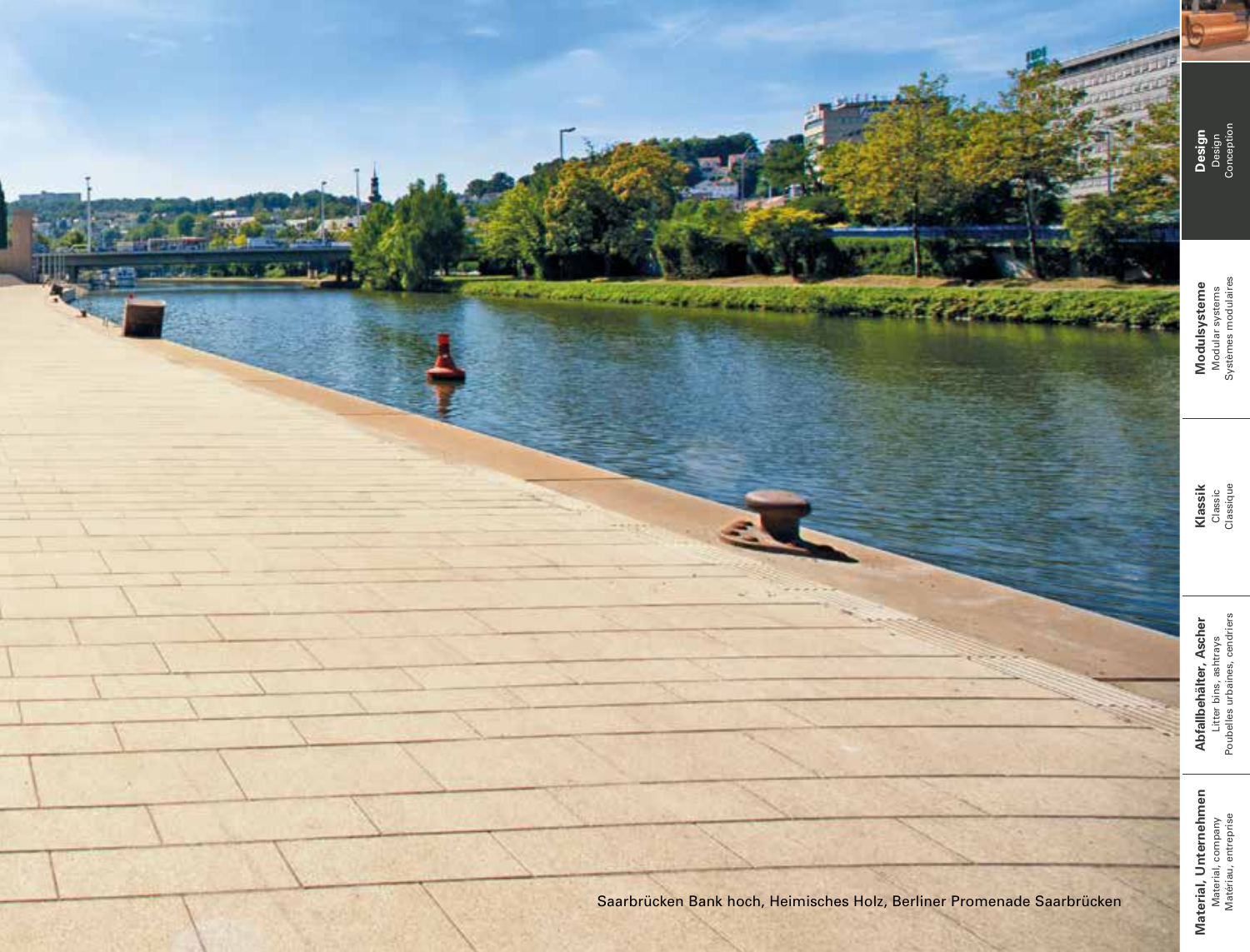

**Bank Saarbrücken hoch als Reihenbank FSC®-Hartholz DATEV-IT Campus Nürnberg**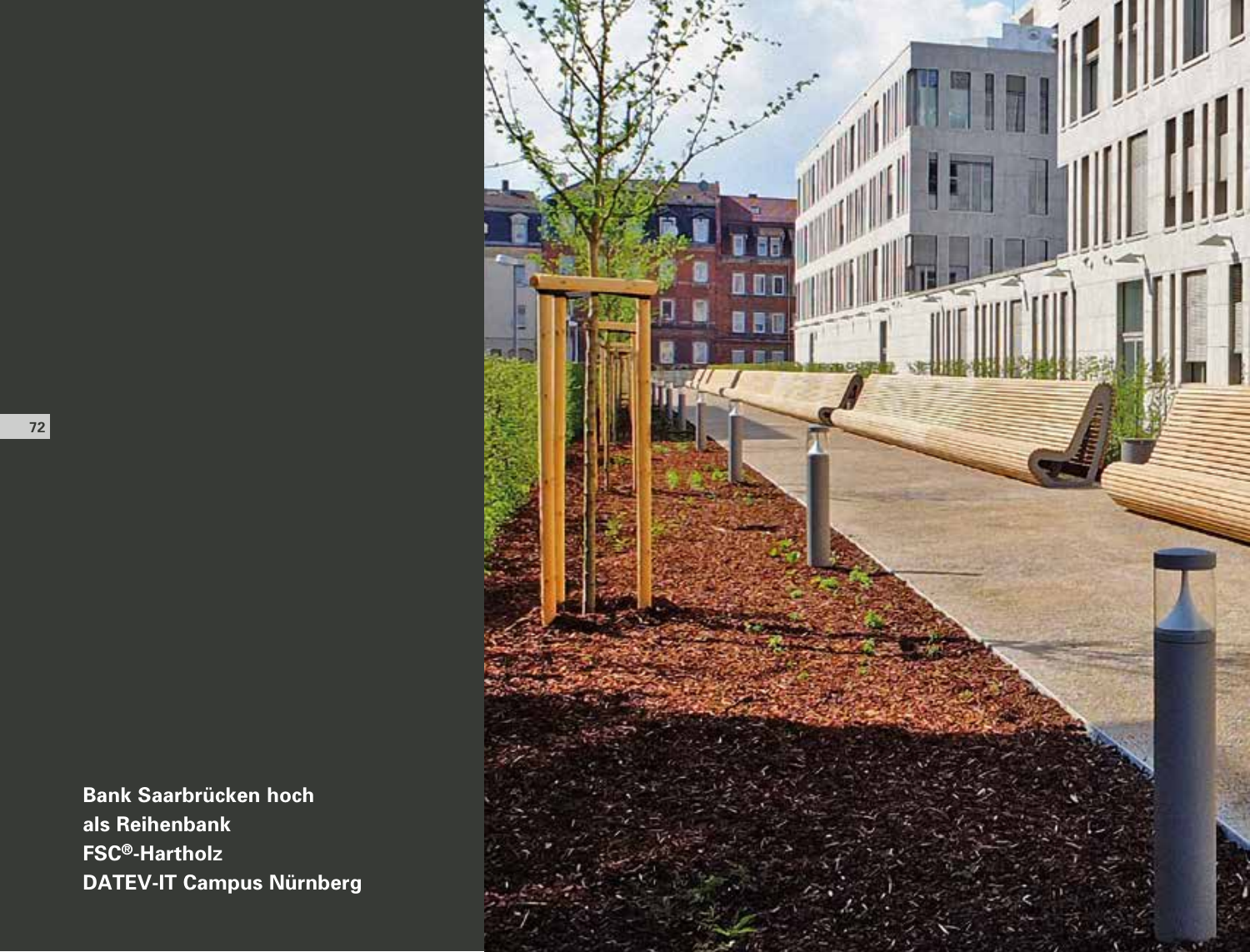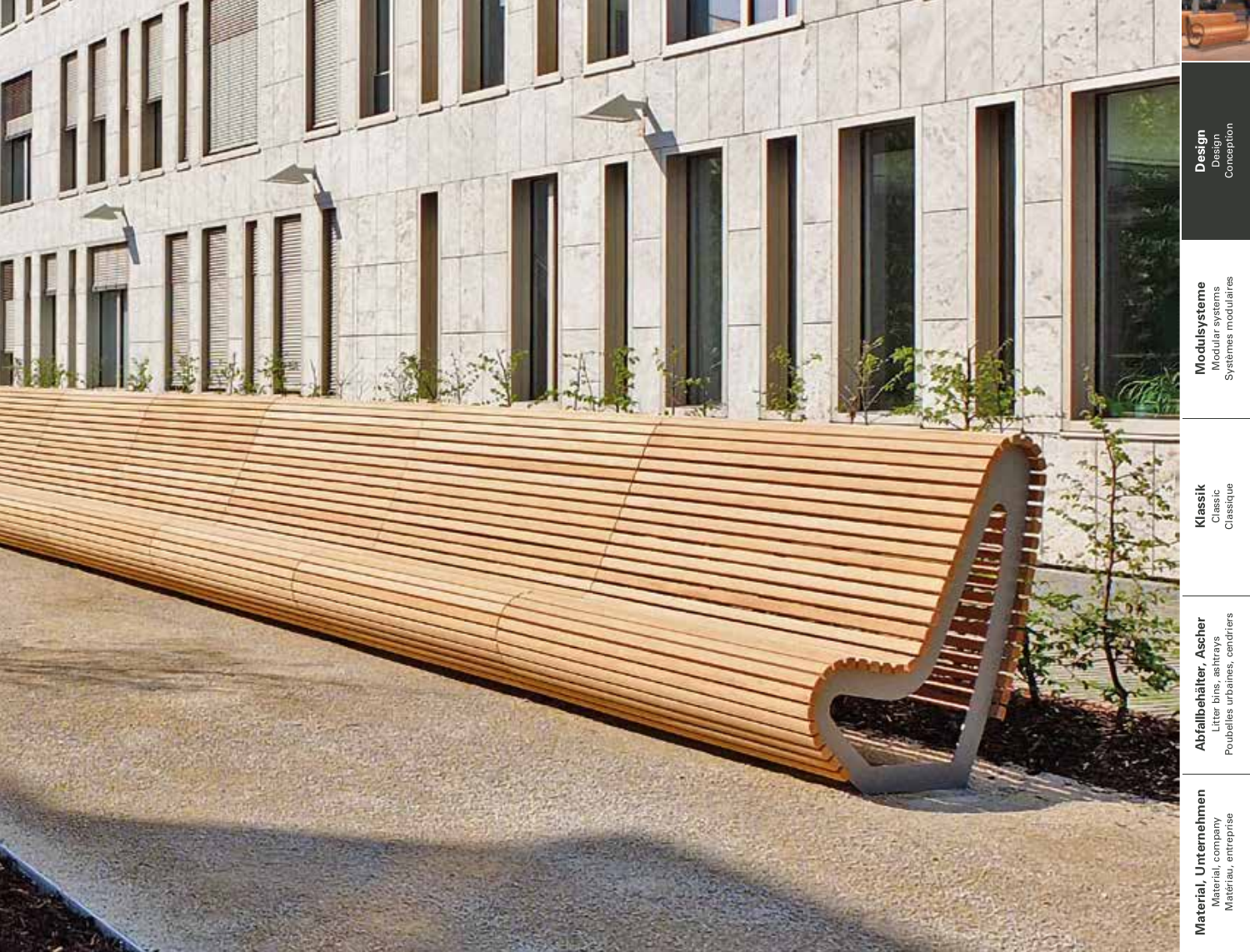## **Saarbrücken**

Design: BIERBAUM.AICHELE.*landschaftsarchitekten,* Mainz

## **Holzauflage 200 x 4,7 x 3,8 cm**

Steel laser cut, measurement seat boards: 200 x 4,7 x 3,8 cm Acier traité au laser, dimensions du madrier : 200 x 4,7 x 3,8 cm









**RAL**<br>DB

51



 $\blacktriangle$ 





4 x Fixanker M10 x 120 (nicht inklusive) 4 x Anchor (not included) 4 x Tige d'ancrage (pas inclus)